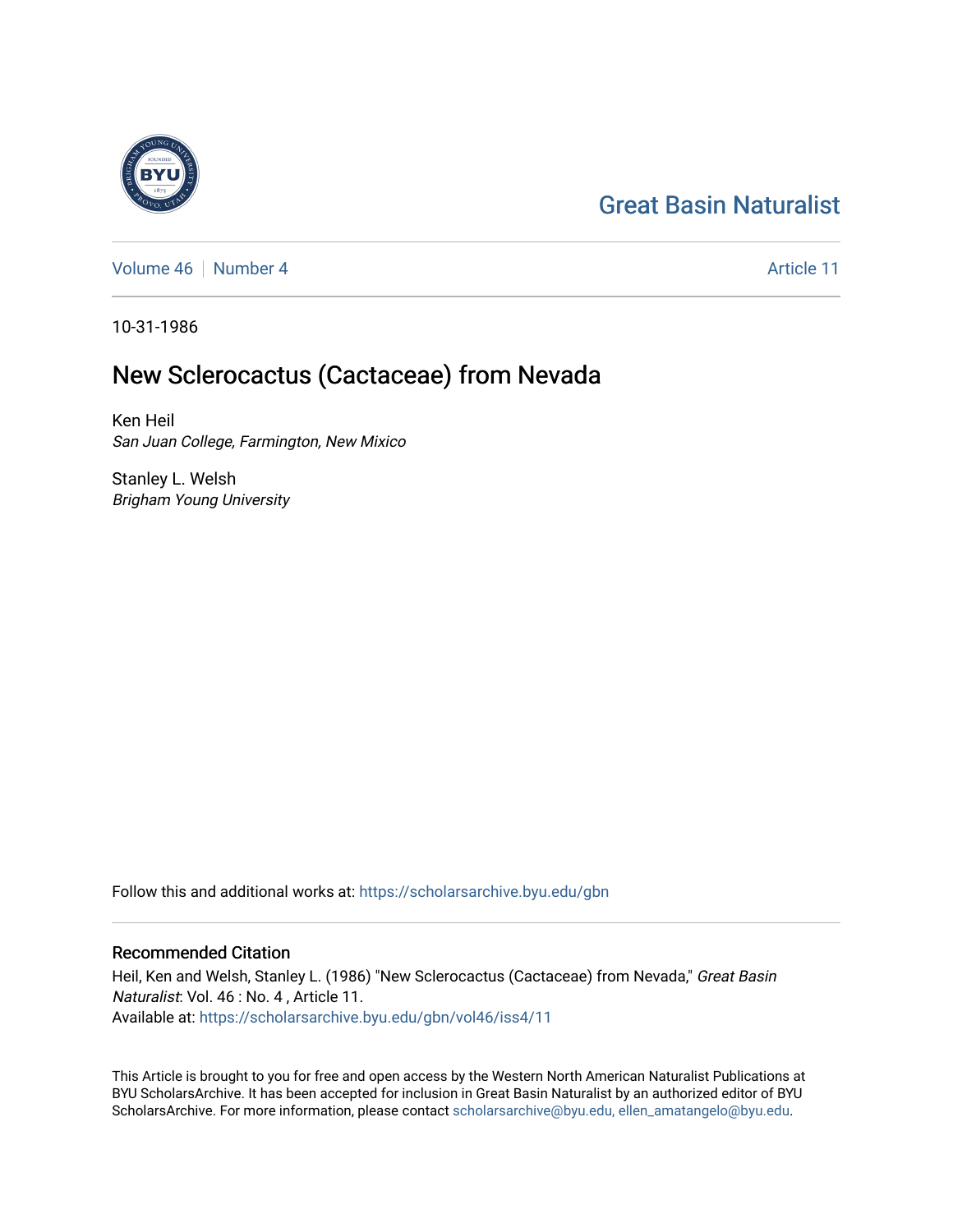#### NEW SCLEROCACTUS (CACTACEAE) FROM NEVADA

Ken Heil<sup>1</sup> and Stanley L. Welsh<sup>2</sup>

ABSTRACT.—Named as new is *Sclerocactus schlesseri* Heil & Welsh. The taxon is described and its relationships discussed.

During the summer of 1981 a peculiarly adapted population of Sclerocactus was dis covered by cactus enthusiast Dr. David Schlesser in the southeastern quadrant of Nevada, growing on a peculiar, Tertiary lacustrian deposit. The substrate consists of sandy silts to silty clays and appears on the surface to be somewhat gypsiferous. Vegetation in the region consists of typical salt desert shrub community, with galleta (*Hilaria jamesii*) as the main perennial grass component. The long, ribbonlike, uppermost central spines simulate the leaves of the galleta, and the stems are difficult to discern among the grassy areas between the shrubs.

The plants occur singly or in small clumps. General aspect is that of Sclerocactus whipplei in a broad sense, but the stem diameter of the plants examined is not as great (4-8 cm, not 5-15 cm), flowers average smaller (3-4 cm, not 3.5-5 cm long), and the spines are densely pubescent, at least when young. The pubescent spines and characteristic flattened upper central spine approaches the condition found in S. pubispinus of the nearby Great Basin. The flowers average larger than in S. pubispinus (3-4 cm, not 2.5-3.5 cm) and the upper central spine is longer (3-5.5 cm, not 0.5-3.5 cm). The locality is intermediate be tween that of S. pubispinus and S. whipplei var. roseus as interpreted by Welsh (1984). A specimen of the latter was taken along the Virgin River west of Bunkerville, Nevada, by N. D. Atwood (7821b BRY) in May 1981. A locality for S. whipplei (as S. parviflorus var. intermedius) is mapped from Iron County in southwestern Utah by Benson (1982).

Although some features of the plant discov ered by Dr. Schlesser are intermediate be-

tween S. whipplei and S. pubispinus, there are some features that are evidently unique. The narrow stems suggest a parameter that is not shared by the two close geographical congeners. Because of the discordant as well as intermediate features the plant is named as follows:

Sclerocactus schlesseri Heil & Welsh sp. nov. Persimilis Sclerocacto whipplei (Engelm.) Britt. & Rose sed in caulibus angustioribus (4-8 cm nee 5-15 cm), floribus minoribus (3-4 cm nee 3.5-5 cm), et spinis pubescentibus differt, et similis Sclerocacto pubispino (Engelm.) L. Benson in floribus majoribus (3-4 cm nee 2.5-3.5 cm) et spinis superioribus centralis differt.

Stems dark green, typically solitary, ellip soid to obovoid,  $3-10(14)$  cm tall,  $4-6(8)$  cm wide; ribs 13; tubercules 12-18 mm wide, 8-10 mm long; areoles woolly, finally glabrate; spines flexible, densely pubescent when young; upper central spine 1, ascending, flat or trigonous, ribbonlike, curved, car tillaginous to bony, pubescent to glabrous, 3-5.5 cm long, 1-2.5 mm wide, reddish brown to white; peripheral central spines 2, flat, ribbonlike, sometimes hooked, pubescent, 2-3 cm long, 0.5-1 mm wide, black to white; lower central spine 1, ascending, flexible, irregularly hooked, pubescent, 2.5-4.5 cm long, to <sup>1</sup> mm wide, black, gray, tan, or white; radial spines 6-9 (12), flattened, flexible, pubescent, 3-14 mm long, white; flowers apical on upper end of the tubercules near the top of the areoles and above the spines, funnelform, 3-4 cm long, 2-3 cm wide, violet pink; sepaloid perianth parts oblanceolate, finely irregularly toothed apically, mucronate, violet pink with brown-

<sup>&</sup>lt;sup>1</sup>Department of Biology, San Juan College, Farmington, New Mexico, 87401.

<sup>&</sup>lt;sup>2</sup>Life Science Museum and Department of Botany and Range Science, Brigham Young University, Provo, Utah 84602.